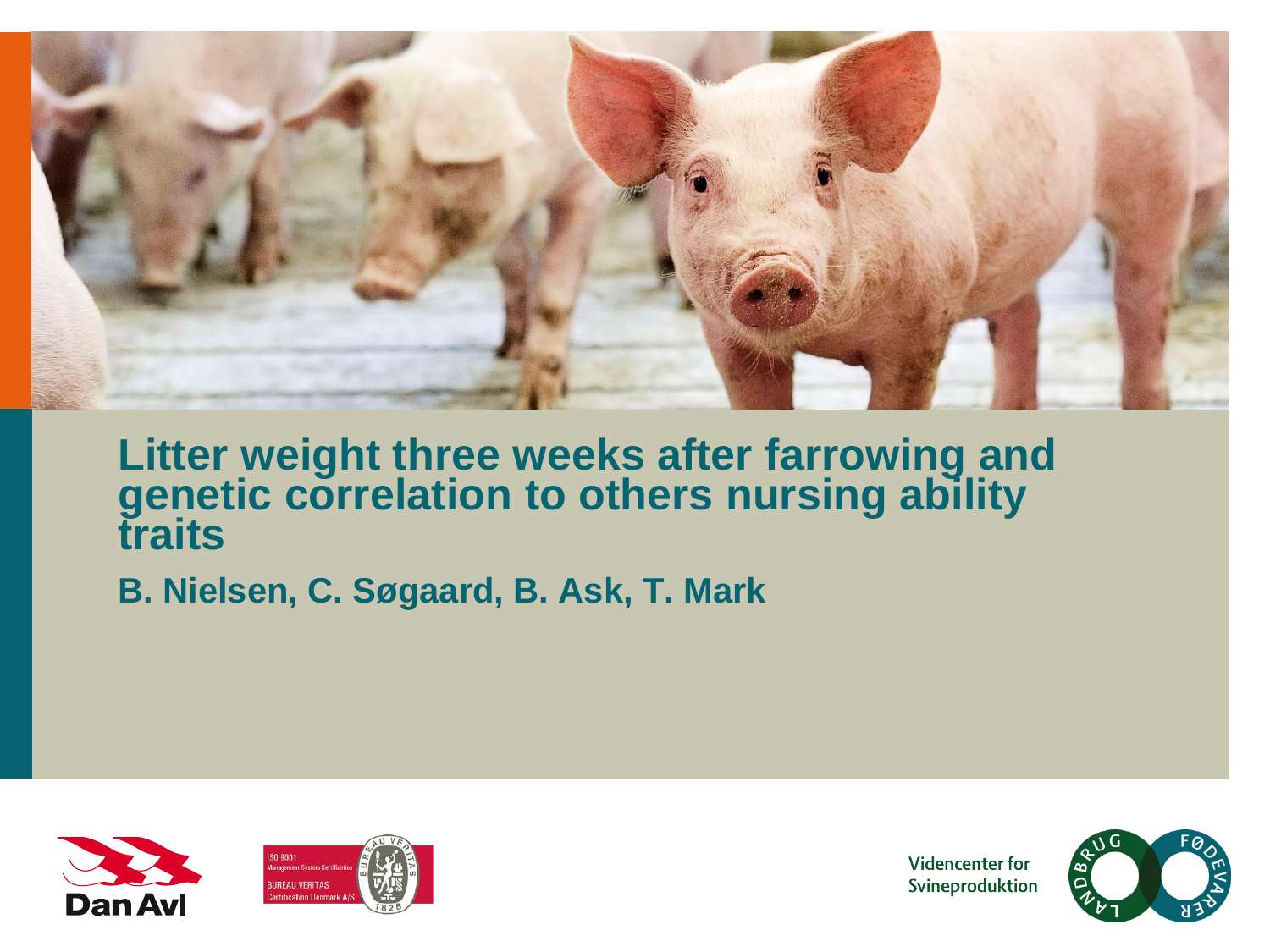

### **Breeding for litter size and weight at 3 weeks are useful indicators of nursing ability**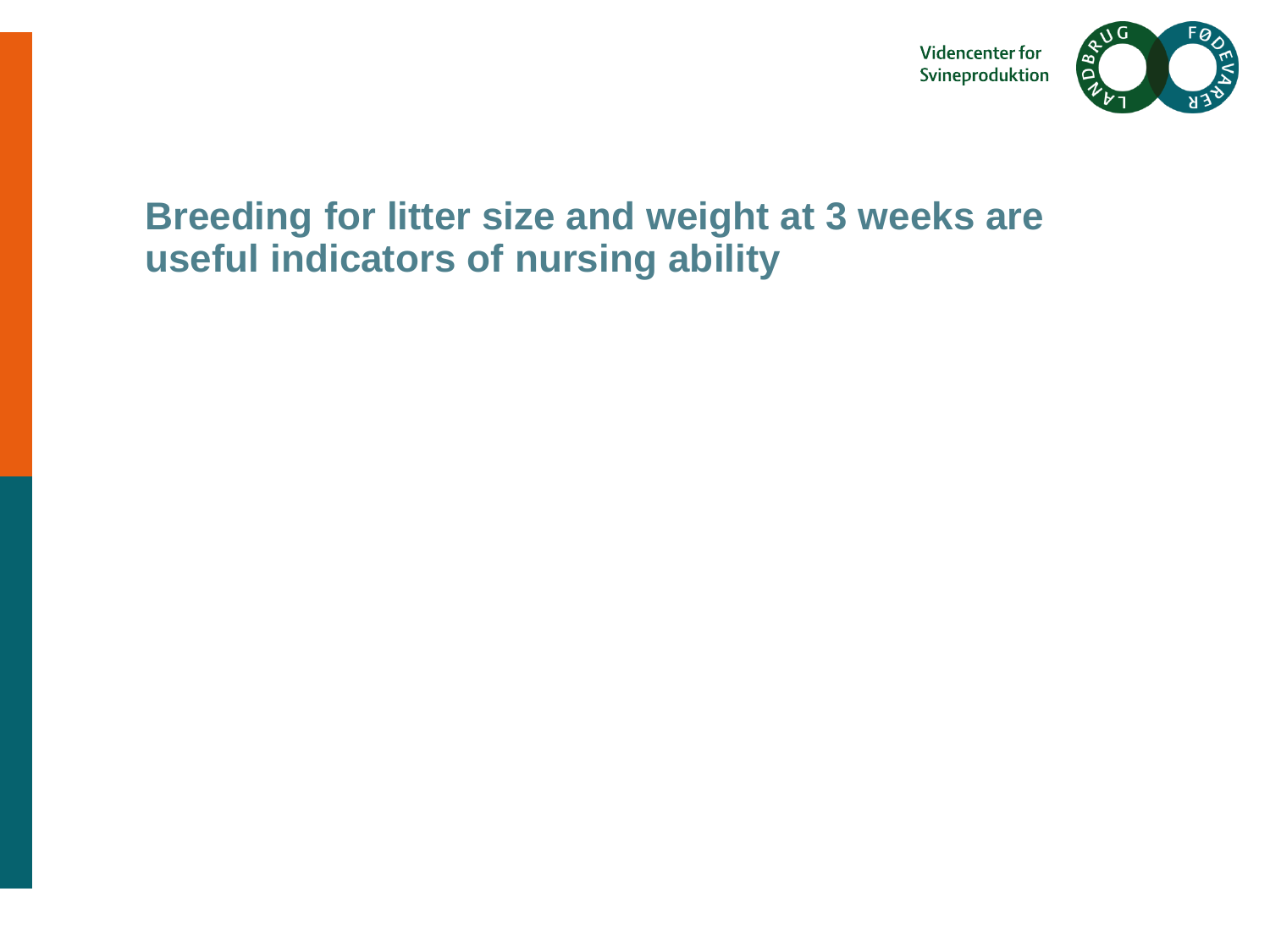# **Motivation**

Videncenter for Svineproduktion



## • **Number of weaned piglets - key for productivity**

- Increase fertility
- Decrease piglet mortality
- **Increasing litter size demand for better nursing ability**
- **How to measure ?**

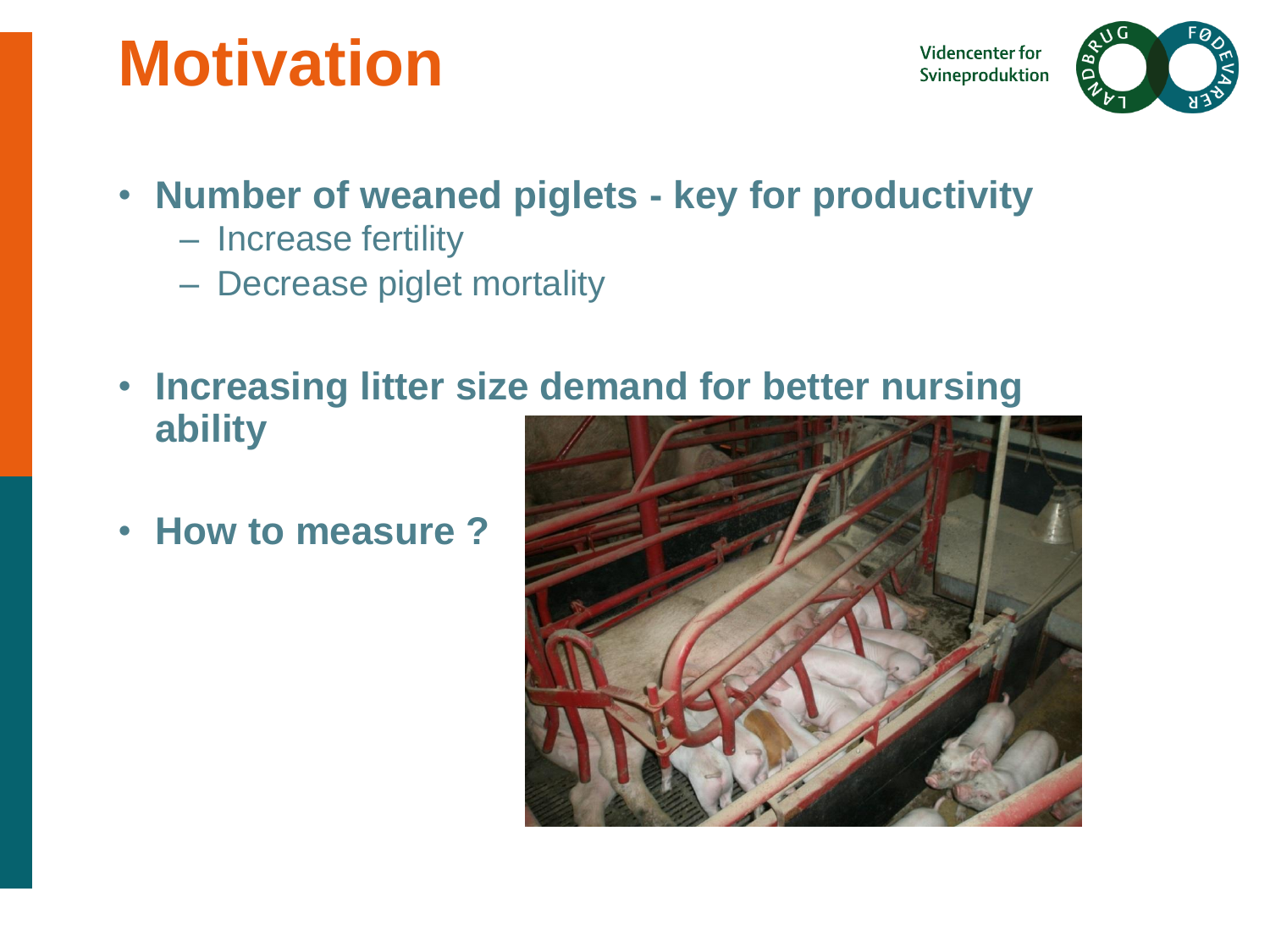# **Nursing ability complex**

**Videncenter for** Svineproduktion



Total no. of piglets born

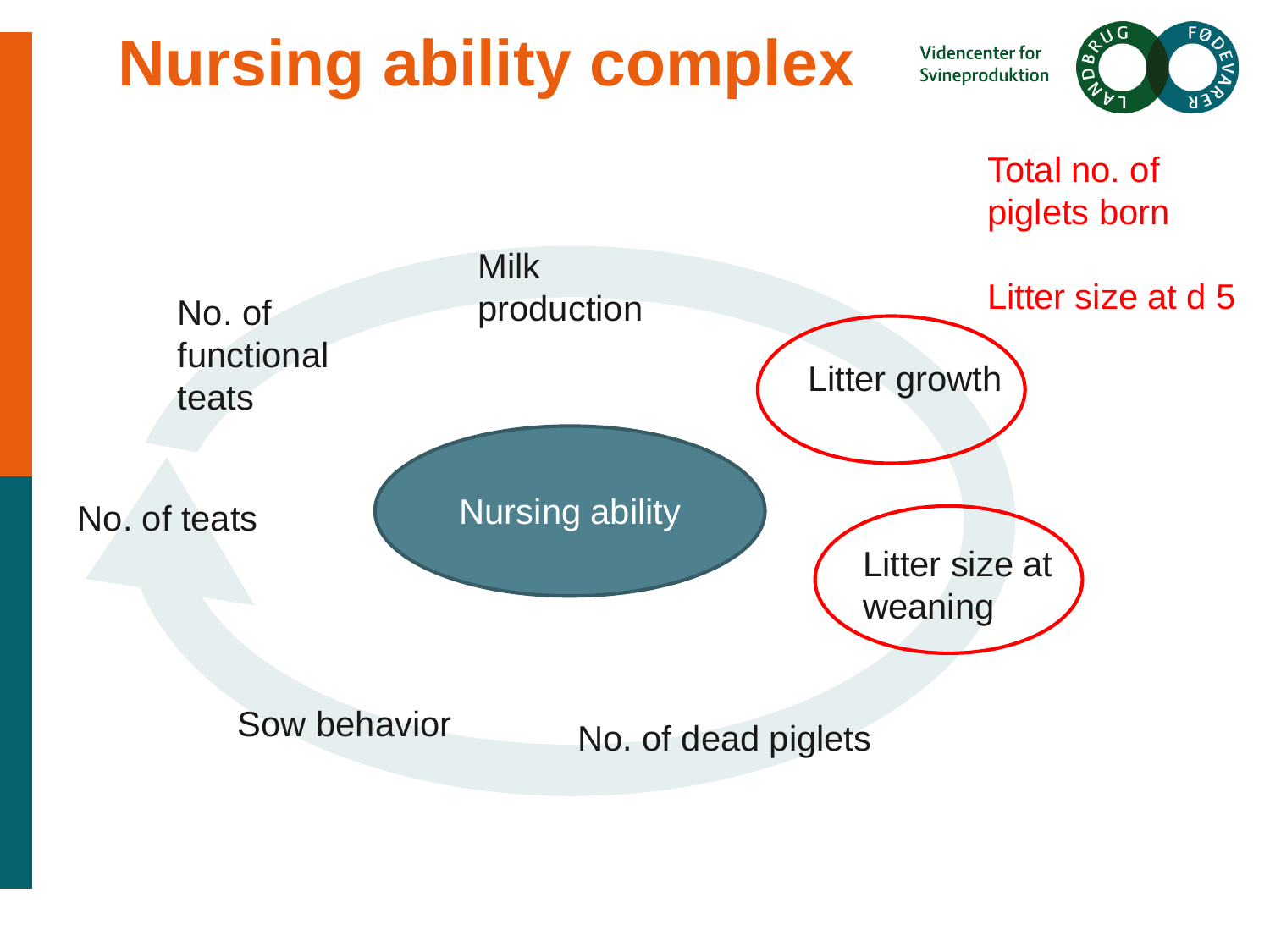# **Objective**

**Videncenter for** Svineproduktion



To analyse litter weight and litter size at three weeks and estimate genetic correlation to the total number of born and litter size at day 5 in the purebred lines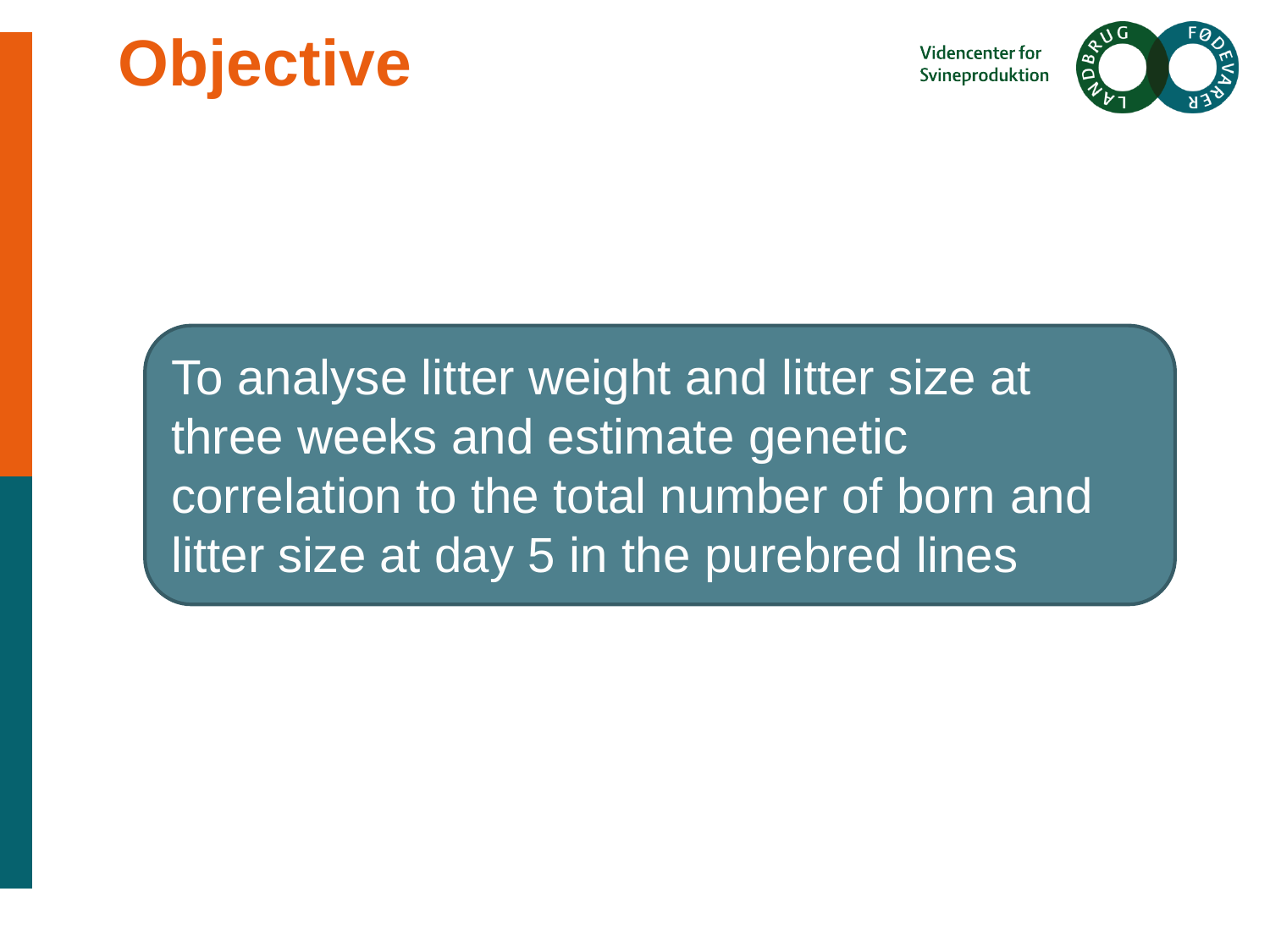

**Videncenter for** Svineproduktion

- **Old data: 2002 - 2004** 1) Su et al, 2007 *J Animal Sci* 2) Su et al, 2008 Animal
- **Purebred litters in 26 nucleus herds**
- **Female lines, Large white and Landrace**
- **Cross fostering within the first 3 days**
- **No removal of piglets from day 3 to day 21**

### Definition of traits

- 1) Litter weight at 3 weeks at the nurse sow
- 2) Number of piglets at 3 weeks at the nurse sow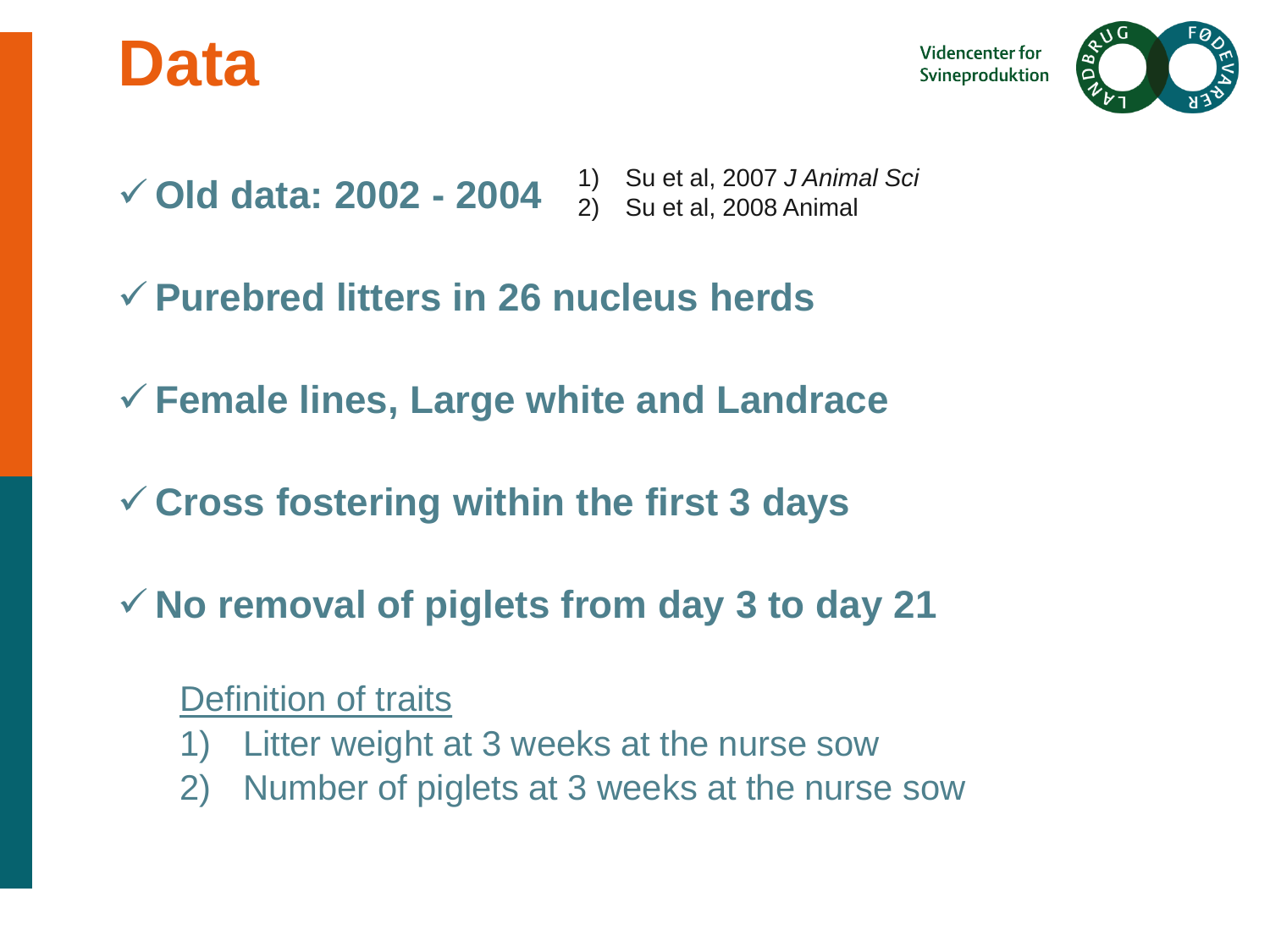## **Experimental data**

Videncenter for Svineproduktion



| <b>Breed</b>   | <b>Trait</b>              | <b>Number</b><br>of litters |
|----------------|---------------------------|-----------------------------|
| Landrace       | W3: Litter weight (kg)    | 7 1 2 6                     |
|                | N3W: No. at 3 week        | 10 607                      |
|                | LS5: Litter size at day 5 | 21 113                      |
|                | TNB: Total no. born       | 51 203                      |
| Large<br>White | W <sub>3</sub>            | 5 1 4 7                     |
|                | N <sub>3</sub> W          | 7 7 1 0                     |
|                | LS <sub>5</sub>           | 15 2 64                     |
|                | TNB                       | 38 250                      |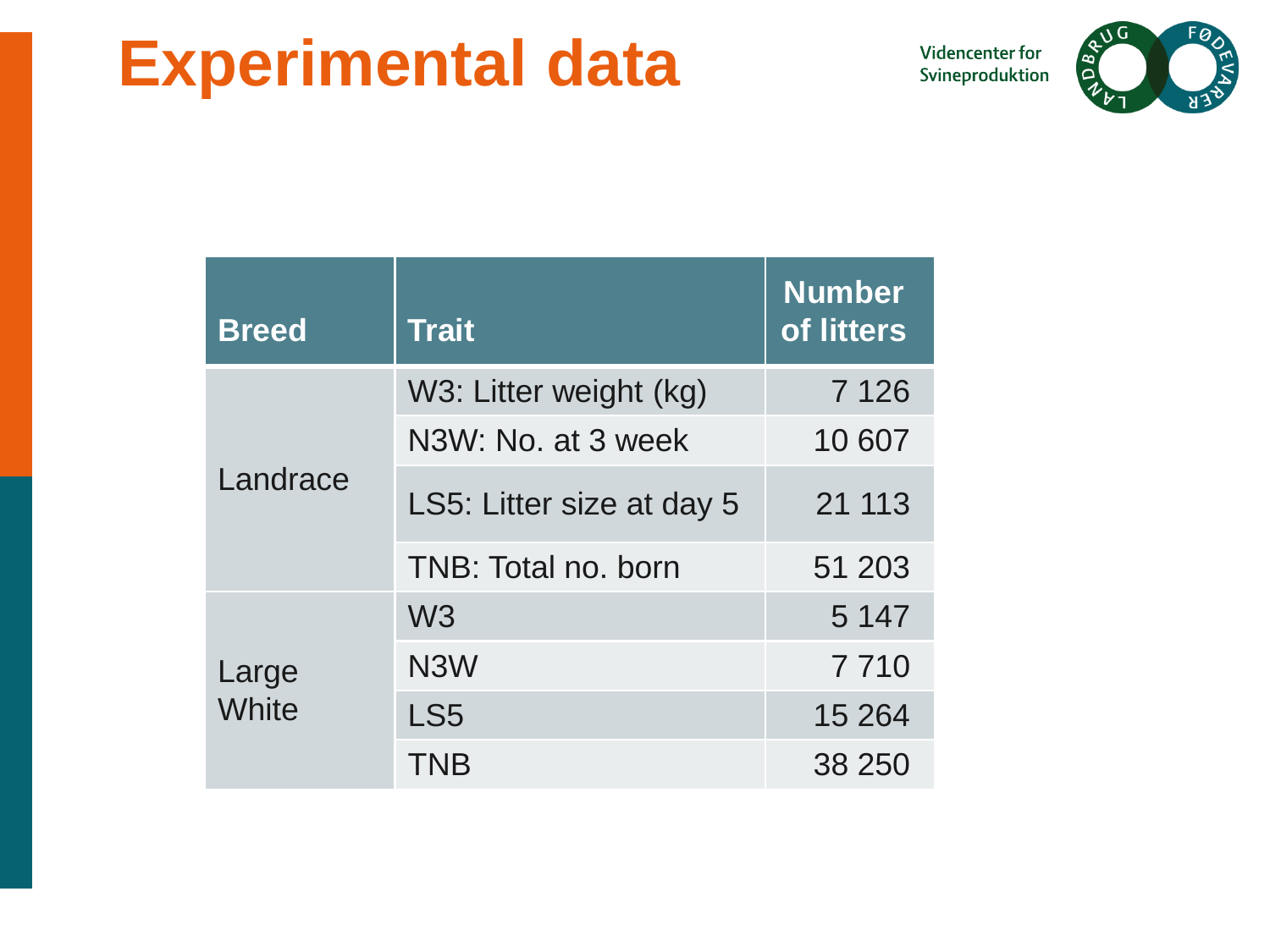## **Four trait animal model**

**Videncenter for** Svineproduktion



$$
Y_{ij} = \mu_{ij} + \gamma_{ij} + a_i + p e_i + e_{ij}
$$

Sow *i* litter *j*



<sup>T</sup> Fixed effects of  $\mu_{ij}$ Herd, year, quarter, parity, crossbred litter

Random effects

- $y_{ij}$  herd-year-quarter
- $a_i$  animal
- $pe<sub>i</sub>$  permanent
- $e_{ij}$  residual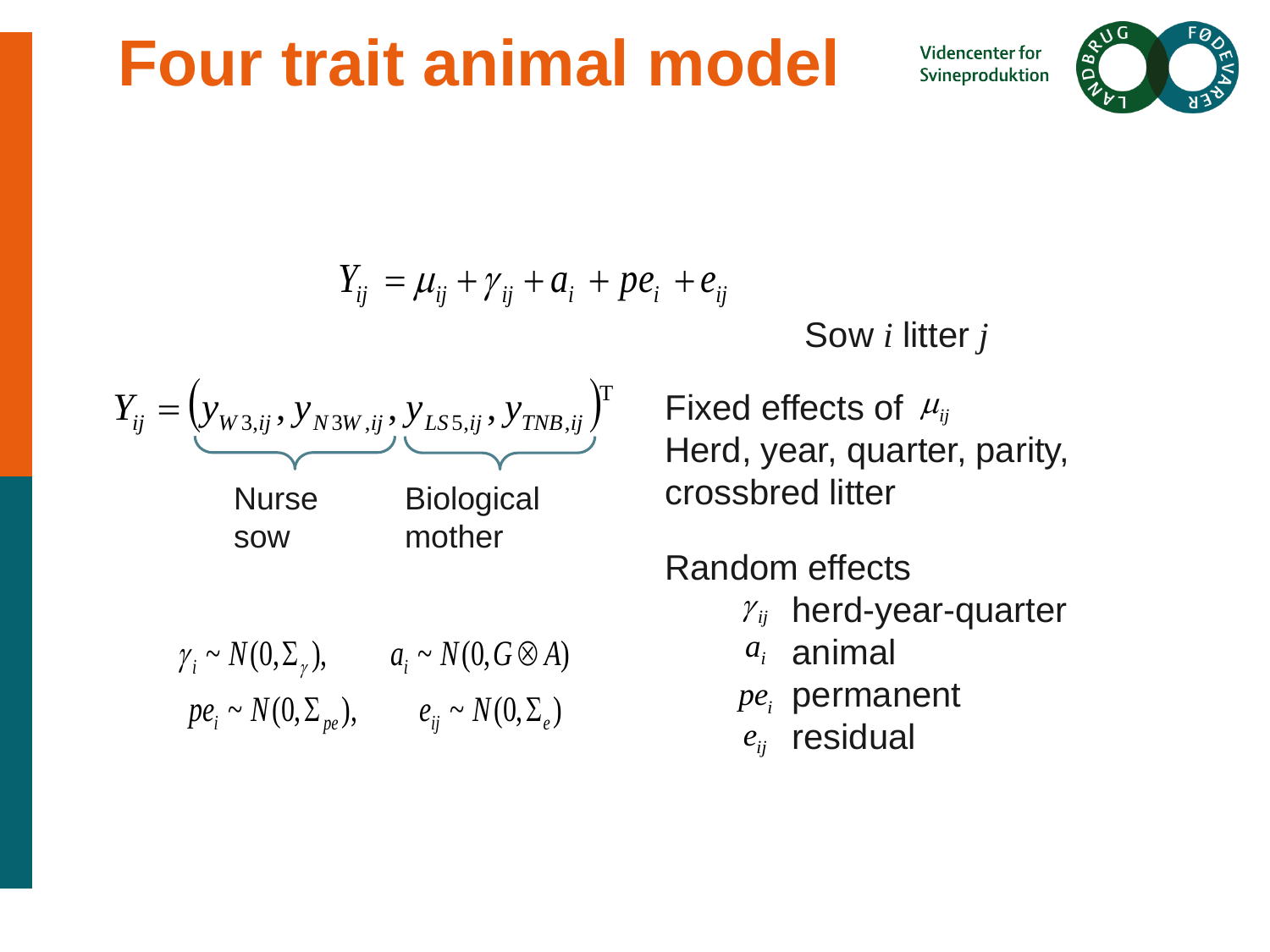## **Heritabilities**

Videncenter for Svineproduktion



| Trait            | Landrace | <b>Large White</b> |
|------------------|----------|--------------------|
| <b>TNB</b>       | 0.08     | 0.06               |
| LS5              | 0.08     | 0.07               |
| N <sub>3</sub> W | 0.04     | 0.04               |
| W3               | 0.10     | 0.09               |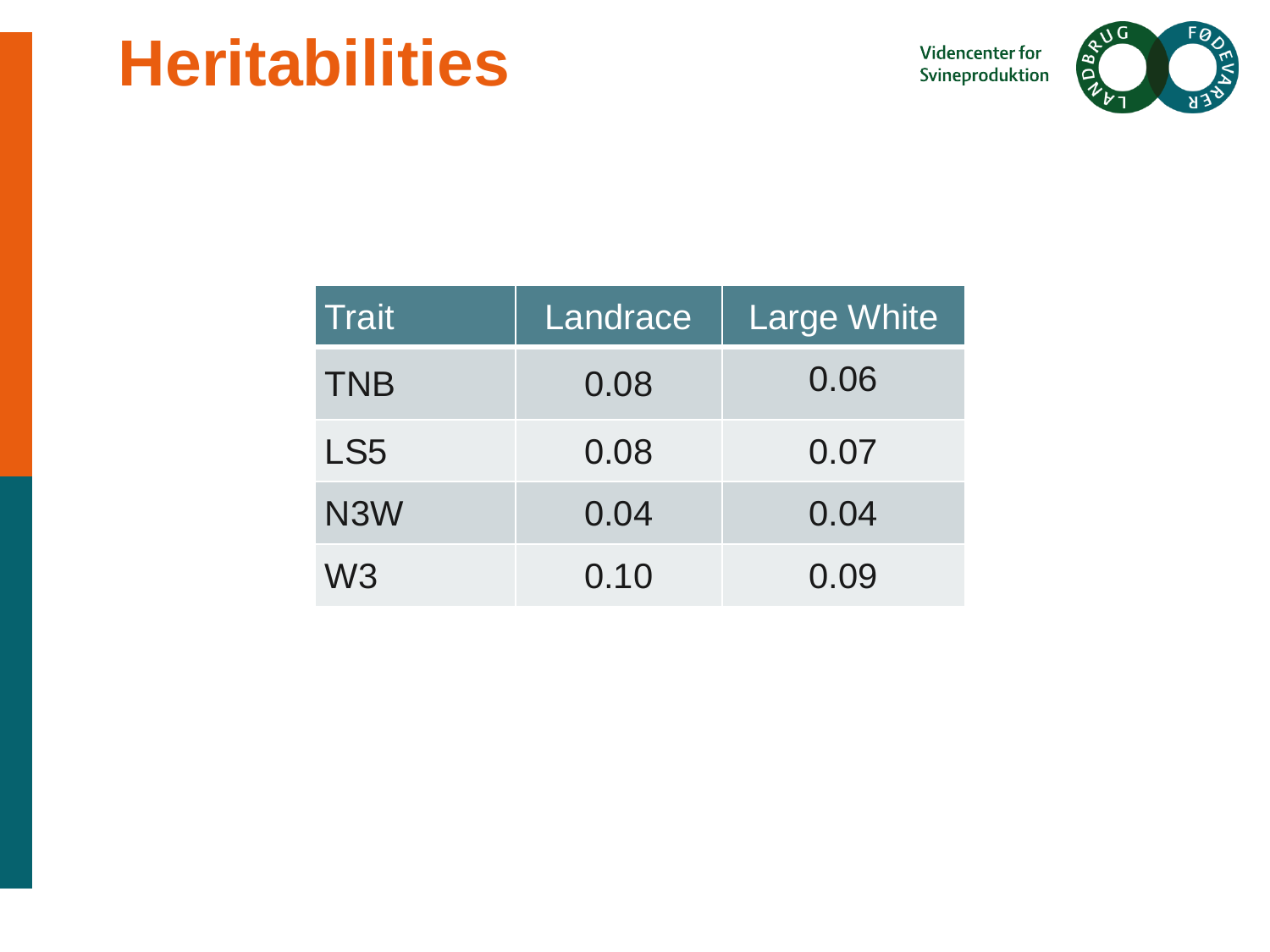## **Genetic variances and correlations**

**Videncenter for** Svineproduktion



#### Landrace

|                  | <b>TNB</b> | LS5  | <b>N3W</b> | <b>W3</b> |
|------------------|------------|------|------------|-----------|
| <b>TNB</b>       | 1.07       |      |            |           |
| LS <sub>5</sub>  | 0.48       | 0.89 |            |           |
| N <sub>3</sub> W | $-0.06$    | 0.77 | 0.11       |           |
| W <sub>3</sub>   | $-0.33$    | 0.25 | 0.58       | 12.4      |

#### Large White

|                  | <b>TNB</b> | LS5  | <b>N3W</b> | W3   |
|------------------|------------|------|------------|------|
| <b>TNB</b>       | 0.70       |      |            |      |
| LS <sub>5</sub>  | 0.61       | 0.73 |            |      |
| N <sub>3</sub> W | 0.44       | 0.89 | 0.16       |      |
| W <sub>3</sub>   | 0.15       | 0.50 | 0.78       | 15.5 |

*Variance in the diagonals, and correlations below*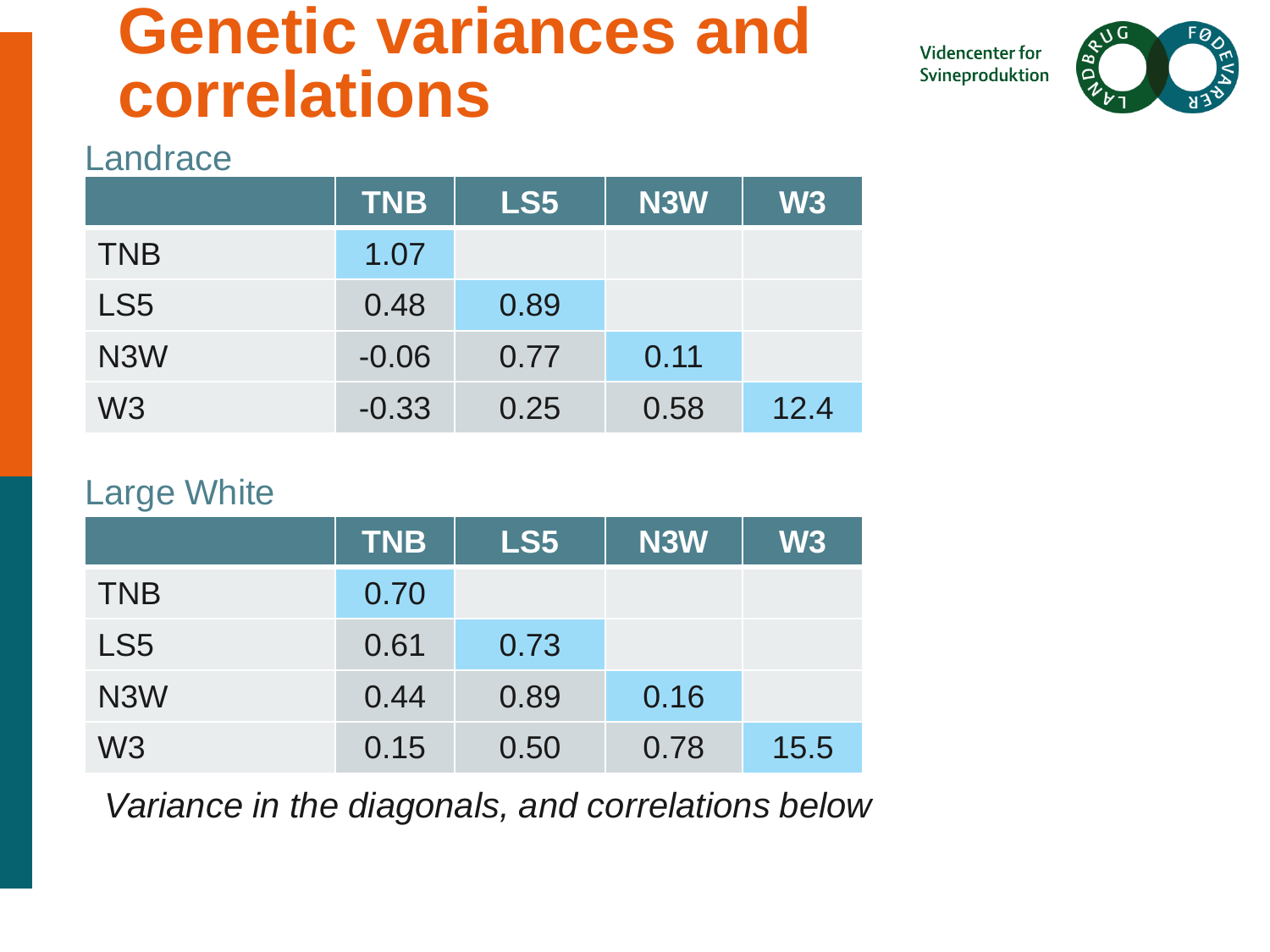# **Discussion**

**Videncenter for** Svineproduktion



### • **Subjective traits - no standardization of litters**

– At day 3 farmers had decided which and how many piglets for each lactation sow

### • **Significance of the traits**

- N3W increases welfare and production
- W3 reduces sow welfare, improves production

### • **Genetic variances**

- N3W: 6 times lower than for TNB
- W3: 4 times lower that growth to 30 kg
- Maternal and direct effect

### • **Breeding goal**

- N3W economically more important
- W3 might be an indicator trait